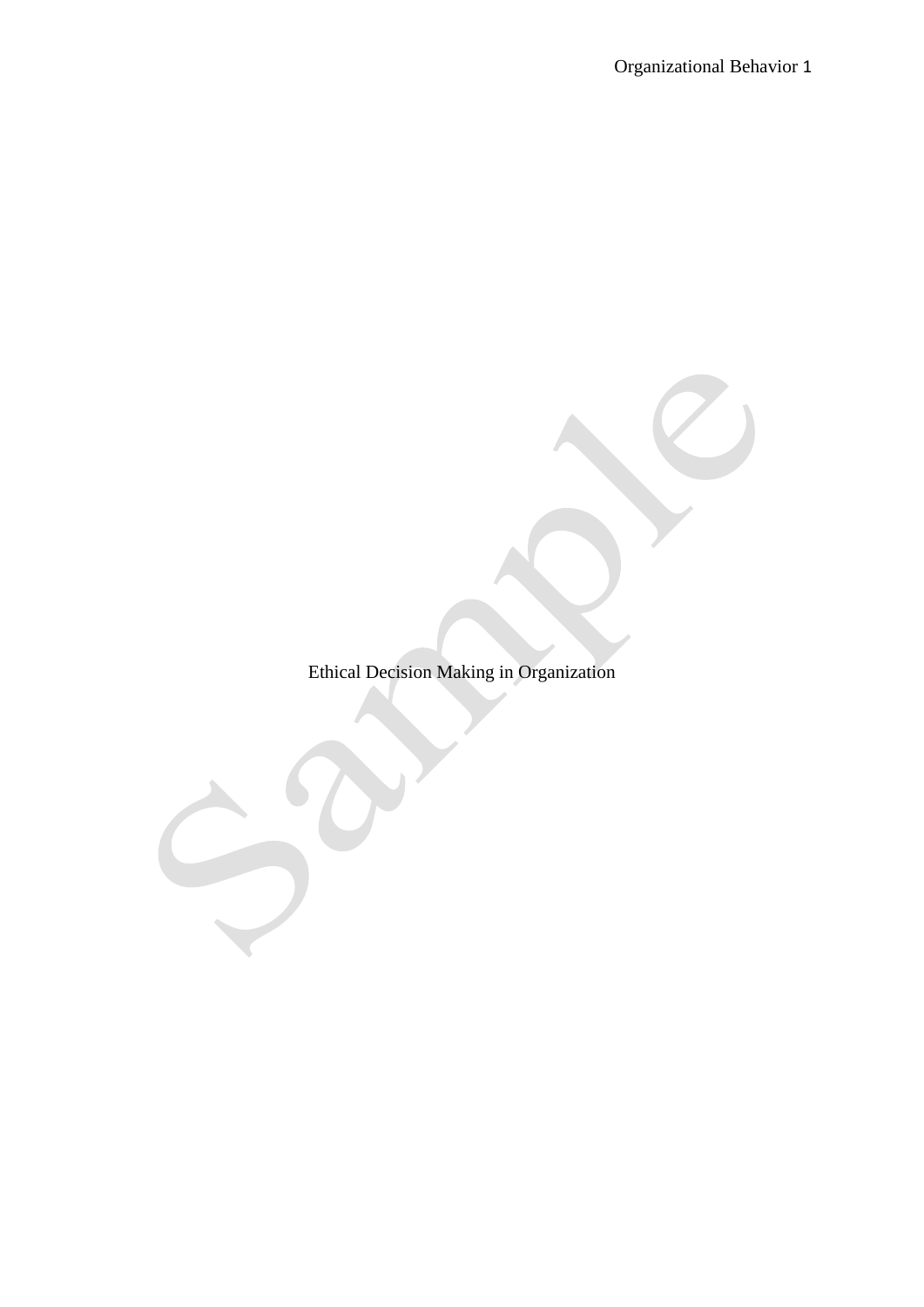# **Introduction**

The Decision making process has been an important criteria that has to be given due attention in case of the organizations. The complexity in the business processes and rapid enhancement across all the areas of the organization requires managers to not only make the sound decision, but also to make them at no time. The success of an organization to a larger extent depends upon the ability of its management to take good and effective decisions (Kinicki 2008, 249-50). In order to fulfill the complex needs of the customers on a timely basis, it has becomes essential that the management should try to adopt every possible means in order to satisfy such complex demands. The competition in the market has driven to all these changes and businesses are compelled to take quick decisions. In addition to this, there has been rapid enhancement in the field of technology that has also provided with various tools to the management in order to support their decisions. Such tools enable the management to not only takes the sound decision, but also to comply with all the major requirements of the customers. In addition to this, the customers are also quite attentive in this complex modern era and they are more concerned with the decisions being undertaken by organizations. They are highly aware about the ethical aspects concerning the major decisions taken by the organizations and as such, it has also become necessary for the organization to consider the ethical aspects as well, while undertaking big decisions. It has been found that customers use to purchase the products of that organization, which is ethically sound enough in making its business decisions. Thus, in order to survive in this complex modern era, it becomes essential for the businesses to not only make the sound decisions, but also to ensure ethical aspect in their decisions as well (Ferrell, Ferrell and Fraedrich 2005, 40-42). Apart from all this factors, the cultural aspects also have a major role to play in the ethical decision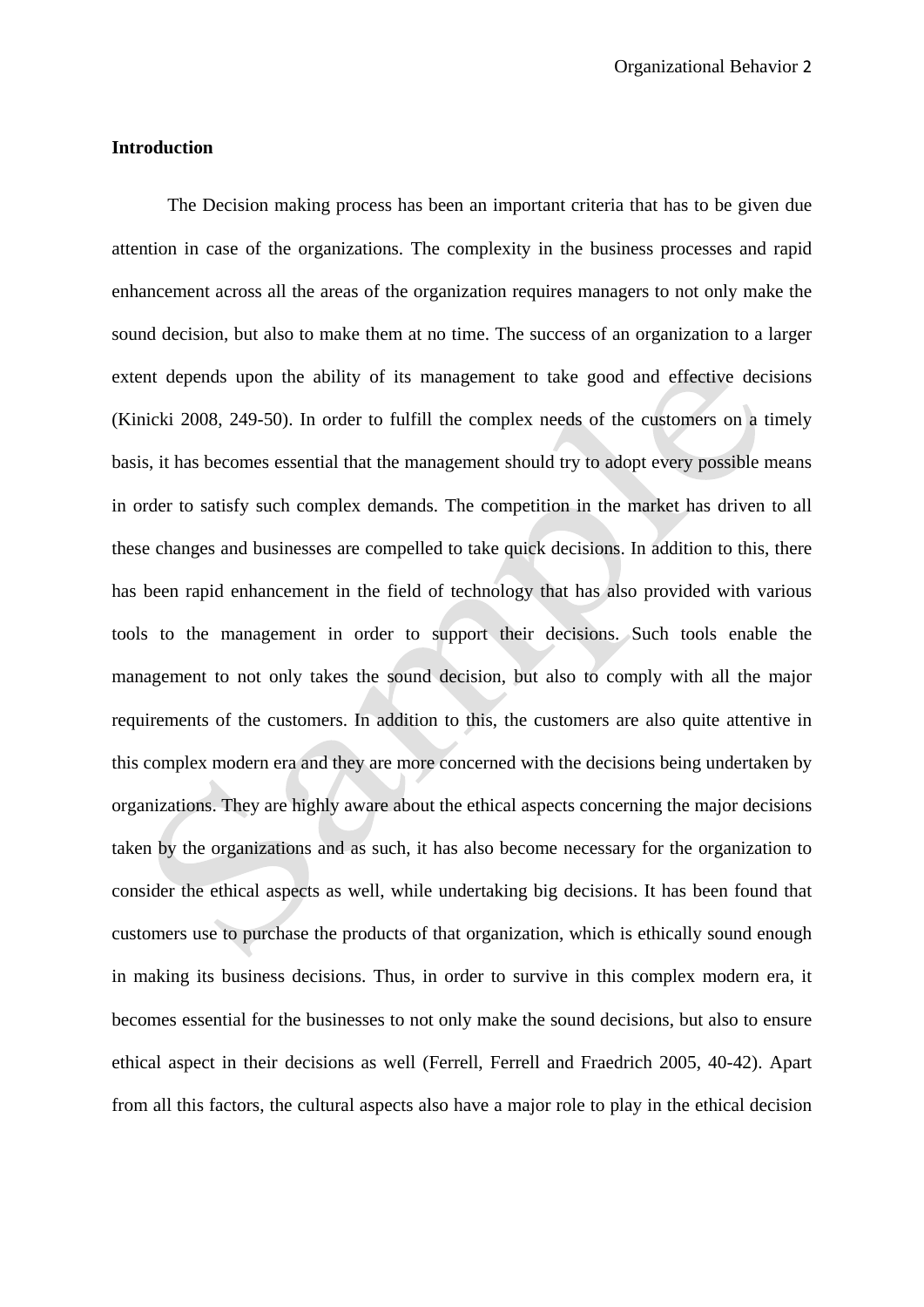making process. As the companies are globalizing their activities, they are facing a totally different culture, which also affects their ability to take ethical decisions (Srnka 2004, 1-32).

This paper is basically concerned with a brief discussion on the decision making processes that are being followed in the organizations, in order to effectively meet out the complex demands of the modern customers. In addition to this, the paper will also include a brief discussion on the ways through which managers can transform these decisions into a more ethical one in the context of contemporary organizations. Finally, the paper concludes with a brief conclusion on the major findings from the analysis about the decision making processes in the given paper.

### **Decision Making Processes**

Decision making is an important perspective that persists in case of almost all the organization whether it is big or small organization. It becomes essential for the managers to take decisions in order to conduct the activities of the organization in the most efficient manner. Managers in the organization are best referred to as the decision makers and as such, the success or the failure of the organization to a larger extent depends upon its decision makers. Good decision by managers would lead to overall success and a bad one would lead to the failure of the organization. This implies that decision making is quite crucial for the success of the business organization. Decision making is usually done in case of a complex changing environment which comprises of constantly changing factors. As a result, best managers of the successful companies sometimes make blunder while taking important decision for the entire organization. As the business environment is changing at a rapid pace, managers in organizations are dealing with a higher percentage of non programmed decisions. This implies that the complex decision making environment have increased the difficulties in the decision making process and as such, there is a need for a new decision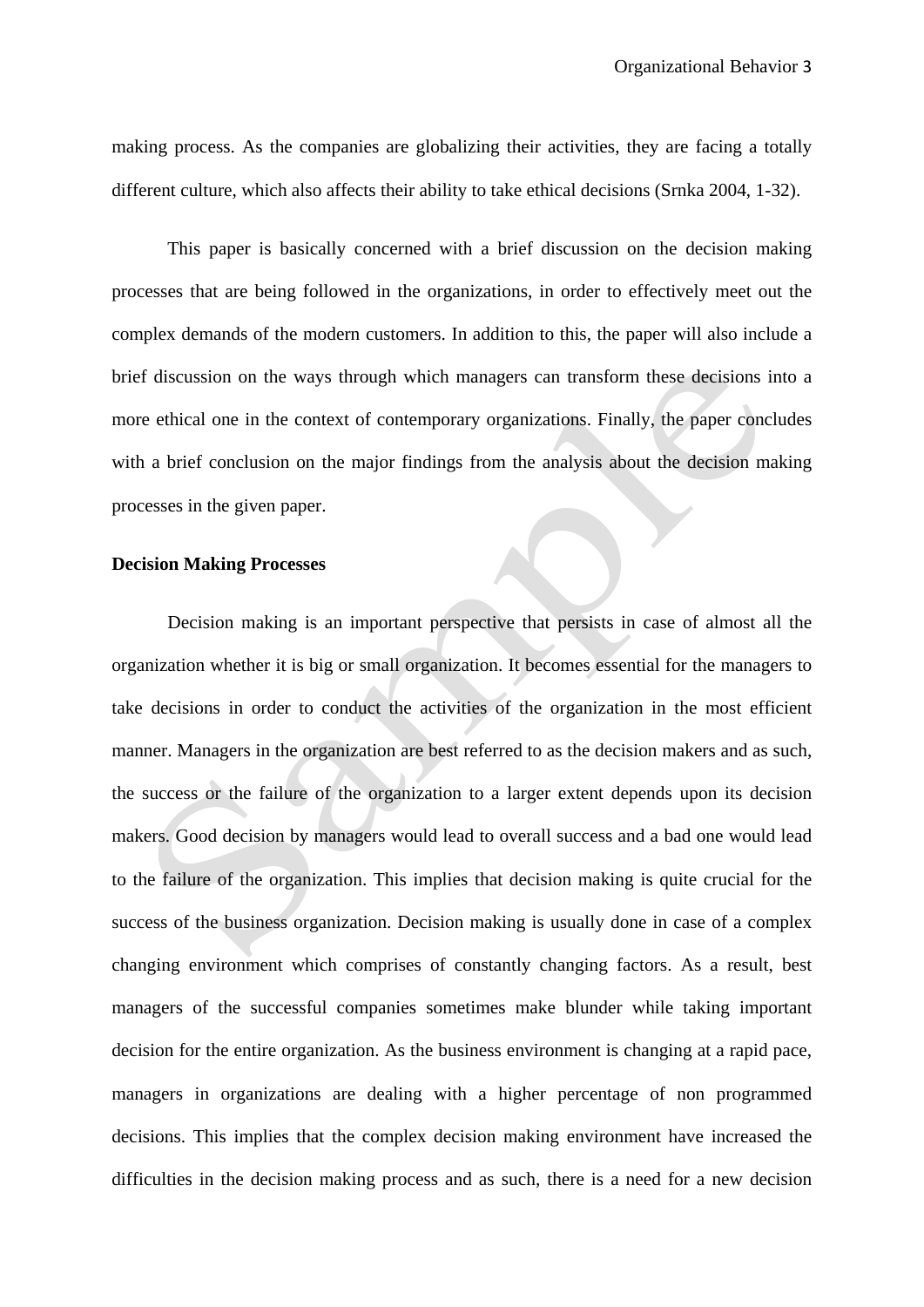making processes in the organization, for the purpose of ensuring effective decision making that leads to the overall success of the organization. However, the managers should adopt a rational decision making approach while dealing with the complex problem of the organization. This is because, the rational approach focus on the need for systematic analysis of a problem which is followed by a logical step by step sequence. A systematic procedure should be followed by the managers while taking important decisions. A deep understanding to the managers about the decision making process would help him in taking better decisions even there exists a lack of clear information (Lozano 2001, 126-128). The decision making processes that should be followed by managers in solving the complex problems of the organization is discussed as follows:

- *Monitoring the Decision Environment:* The first step in the effective decision making process is to monitor the decision environment. The manager should monitor the internal as well as the external information and should try to find out deviations in the planned and acceptable behavior (Daft 2009, 450-57).
- *Define the Decision Problem:* The next major step in the decision making process is to define the problem. The deviations as identified in the first step would help the managers in defining the decision problem in the most effective manner, as it will provide with the exact reason for such deviations.
- *Specifying Decision Objectives:* The objectives to be achieved from the decision should be specified by the managers. In simple words, it implies the aim that should be achieved from the entire decision making process.
- *Diagnose the Problem:* This implies the critical evaluation of the problem. A proper analysis should be conducted in order to identify the major reason for the occurrence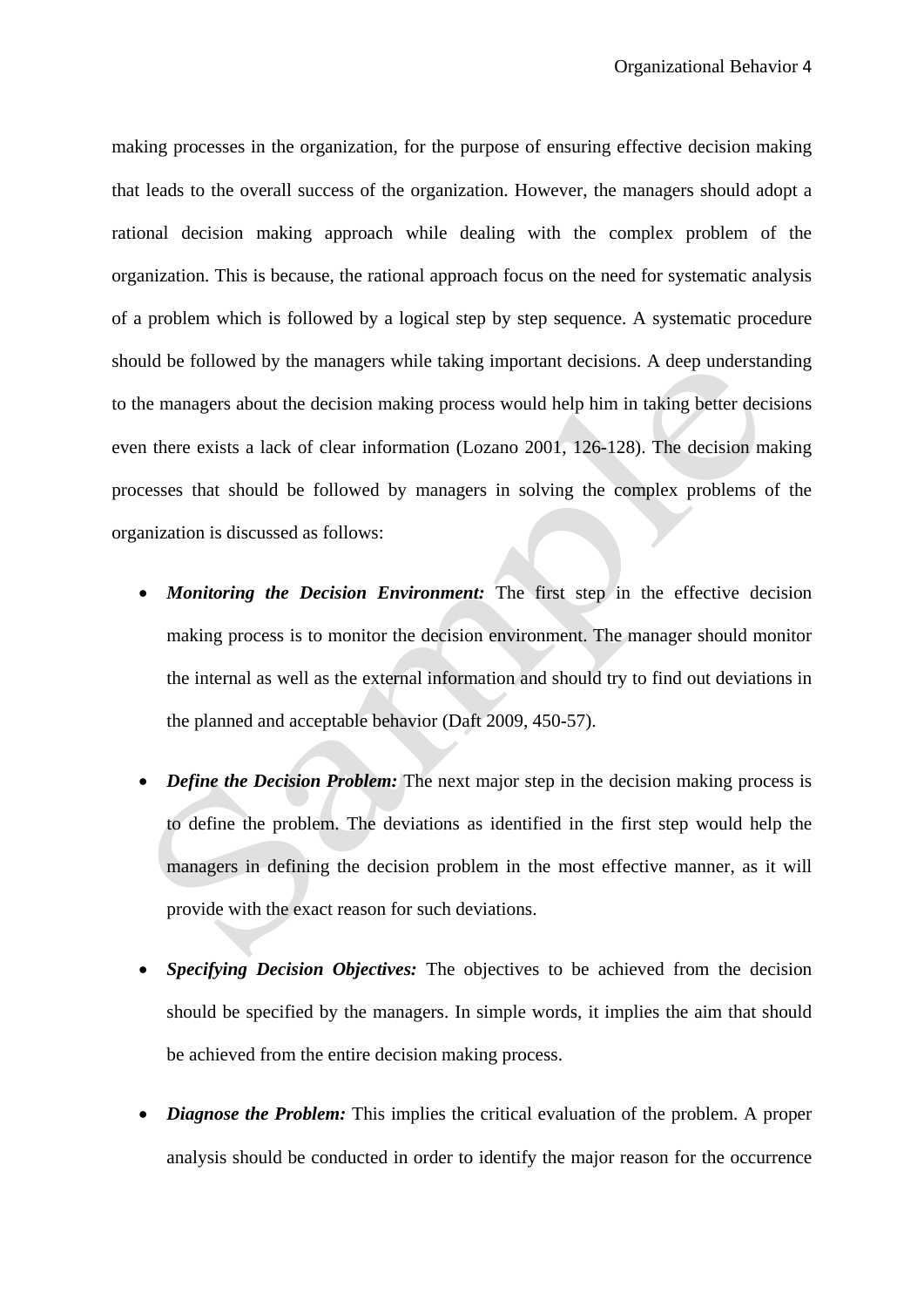of the problem. In order to facilitate the diagnosis, additional data should be collected if required. A proper understanding of the major reason for the problem would lead to a better solution of the entire problem and would help the managers in taking decisions in future in a more appropriate manner (Daft 2009, 450-57).

- *Develop Alternative Solutions:* Before moving towards a decisive action plan, the manager should have a clear understanding of various options that are available to him in the achievement of the desired objectives. In order to have a better understanding, the manager may seek ideas from the other people of the organization.
- *Evaluate Alternatives:* The alternatives as identified in the above mentioned step need to be evaluated for the purpose of making the best possible decision to the problem in hand. The ideas from different people in the organization would result into various solutions and as such, the best possible one has to be identified by making a critical evaluation of all such ideas (Daft 2009, 450-57).
- *Choosing the Best Alternatives:* The evaluation of all the alternatives would provide with the solution of the given problem with the best possible alternatives. Thus the alternatives that seem to be best among the others should be chosen, so that a better decision can be possible.
- *Implementation of the Chosen Alternatives:* The final step in the decision making process is the implementation of the chosen alternatives to achieve the desired objectives. The manager should use his skills and abilities in order to ensure that decision is carried out. This is the important step of the entire decision making processes as an improper implementation of the decision would result into a failed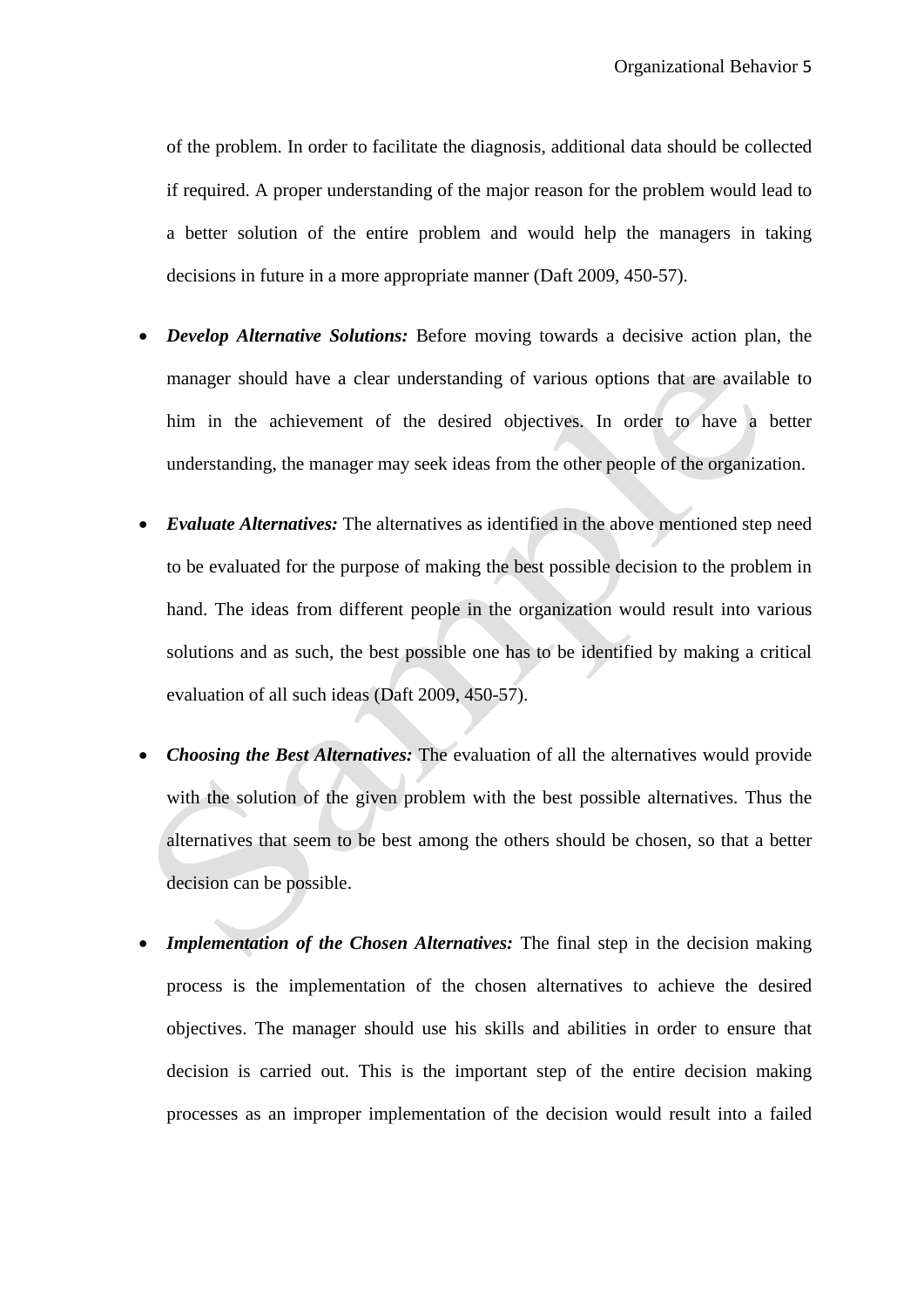decision. The implementation of alternatives would be followed by a monitoring process (Daft 2009, 450-57).

The first four stage of the entire decision making process can be regarded as the problem identification stage and the next four implies the problem solution stage of the decision making process.

### **Ethical Transformation of Decisions**

One of the major area that needs attention in the current decision making process is the ethical decision making. The management of ethical behavior in the organization is one of the major problems as faced by managers in the organizations today. The decisions of the employees to behave in an ethical manner or not is highly influence by the situational factors. Decision history, personality and the managerial philosophy are the few factors through which the employee's behavior can be changed towards the more ethical one (Stead, Edward and Stead 1990, 233-42). This implies that the managerial philosophy have a major role to play in transforming the decisions into an ethical one.

In order to ensure ethical decision making by managers and individuals in organization, Thomas M Jones (1991) suggest an issue contingent models which contains a new set of variables known as moral intensity. Moral intensity can be defined as a construct that considers the extent of issue related moral imperative to a particular situation. The moral intensity is not concerned with traits of the moral decision makers or the organizational culture, rather its major emphasis is on the moral issue, so that ethical decision making and behavior can be ensured in the organization by focusing on the characteristics of moral issue (Jones 1991, 366-95).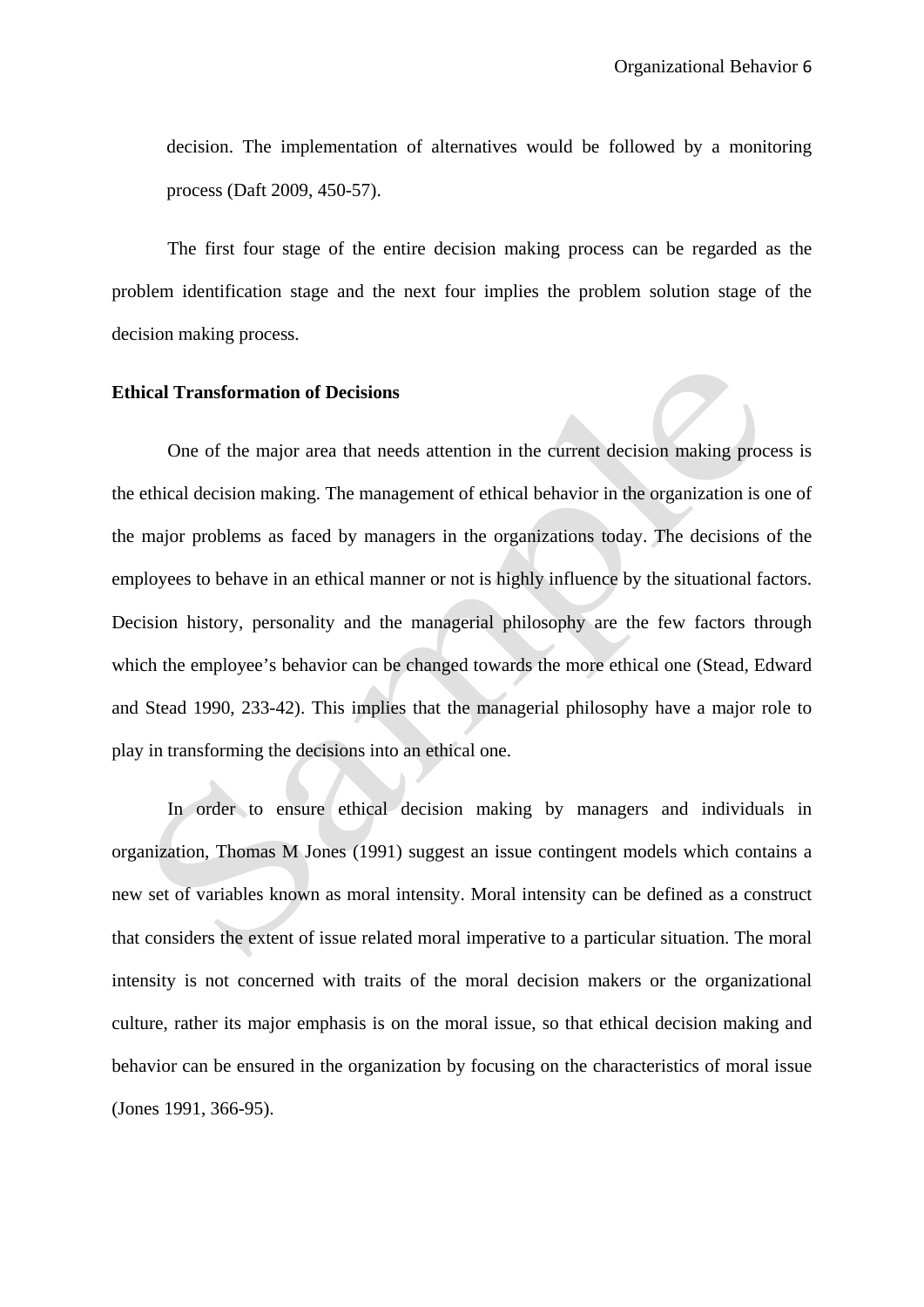Linda Klebe Trevino (1986), have proposed an Interactionist model in order to ensure ethical decision making within the organization. There has been a huge attention being given to the ethical decision making in organization, particularly because of variety of reasons such as increasing public concern about the ethical behavior of the organizations, managers cynicism etc. The interactionist model of ethical decision making implies that the situational and the individual variables interact with the cognitive component in order to determine the ways in which the managers behave in response to an ethical dilemma. Such behaviors can be identified and necessary actions can be taken in order to transform the decisions of the managers towards a more ethical perspective (Trevino 1986, 601-17).

The decisions of the managers in the organizations would affect by a numerous number of factors in future such as the social, environmental as well as the economic concerns as well. In order to effectively combat such complex situation and to take decision that are ethically acceptable, it becomes essential that the Decision Support System of the organization should embrace procedures that can effectively deal with such complexities and enables the managers in taking a more of ethical decisions (Courtney 2001, 17-38).

Thus, all the above mentioned models as proposed by various scholars in the past can be made use of, in transforming the decision of managers towards more ethical oriented decisions. In addition to all these models, the decision making processes as discussed above, can also be made use of for encouraging managers to take ethical decisions. A study conducted by James W Dean and Mark P. Sharfman (1996) on the importance of decision making process implies that the decision making processes are related to the success of the decision. By following each and every steps of decision making processes, managers can ensure success of the entire decision making and ultimately the compliance of such decision with that of the ethical aspects as well (Dean and Sharfman 1996, 368-96).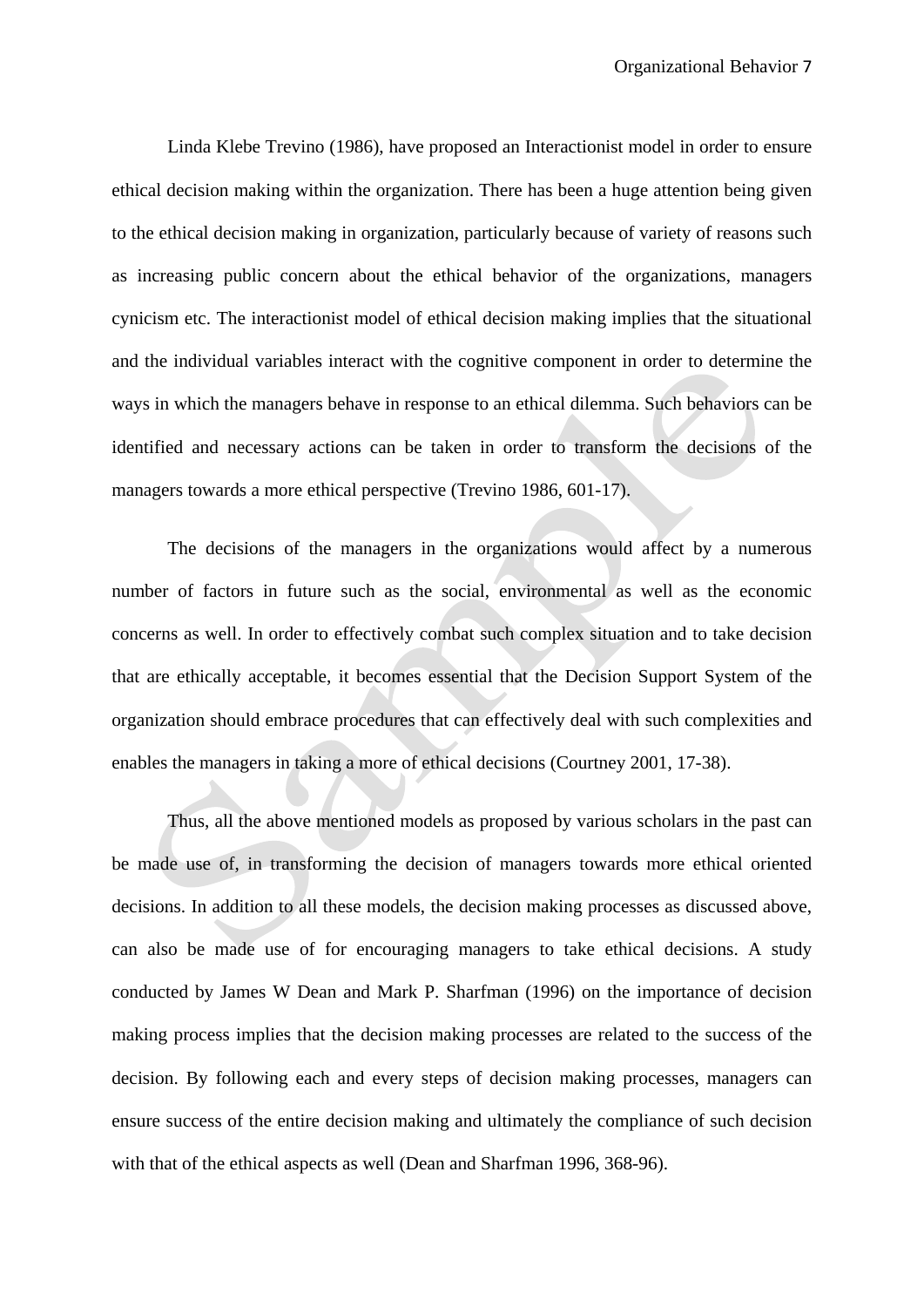# **Conclusion**

A brief discussion on the decision making processes and the ethical aspects of the managerial decision provides a significant learning about its importance in the complex business environment. The decision making has been a crucial aspect that leads to the success as well as the failure of the organizations. As such, it should be taken with great care. A brief discussion on the various decision making processes implies that there are various stages in the entire decision making process and proper compliance of all such processes by the managers would enable the managers to take better decisions. In addition to this, there is an increasing pressure on the managers to ensure the compliance of ethical aspects in their decision making. The increasing awareness about the environmental concern among the public have been the major reason driving the managers to take ethical decisions. As such, it becomes essential that the decisions of the managers should be transformed towards a more ethical decision and this could be possible with the help of various models as proposed by various scholars such as interactionist model, moral intensity, decision support systems etc. In addition to this, the decision making processes would also help in achieving success in the decision making process and ultimately in ensuring a more ethical decision as well.